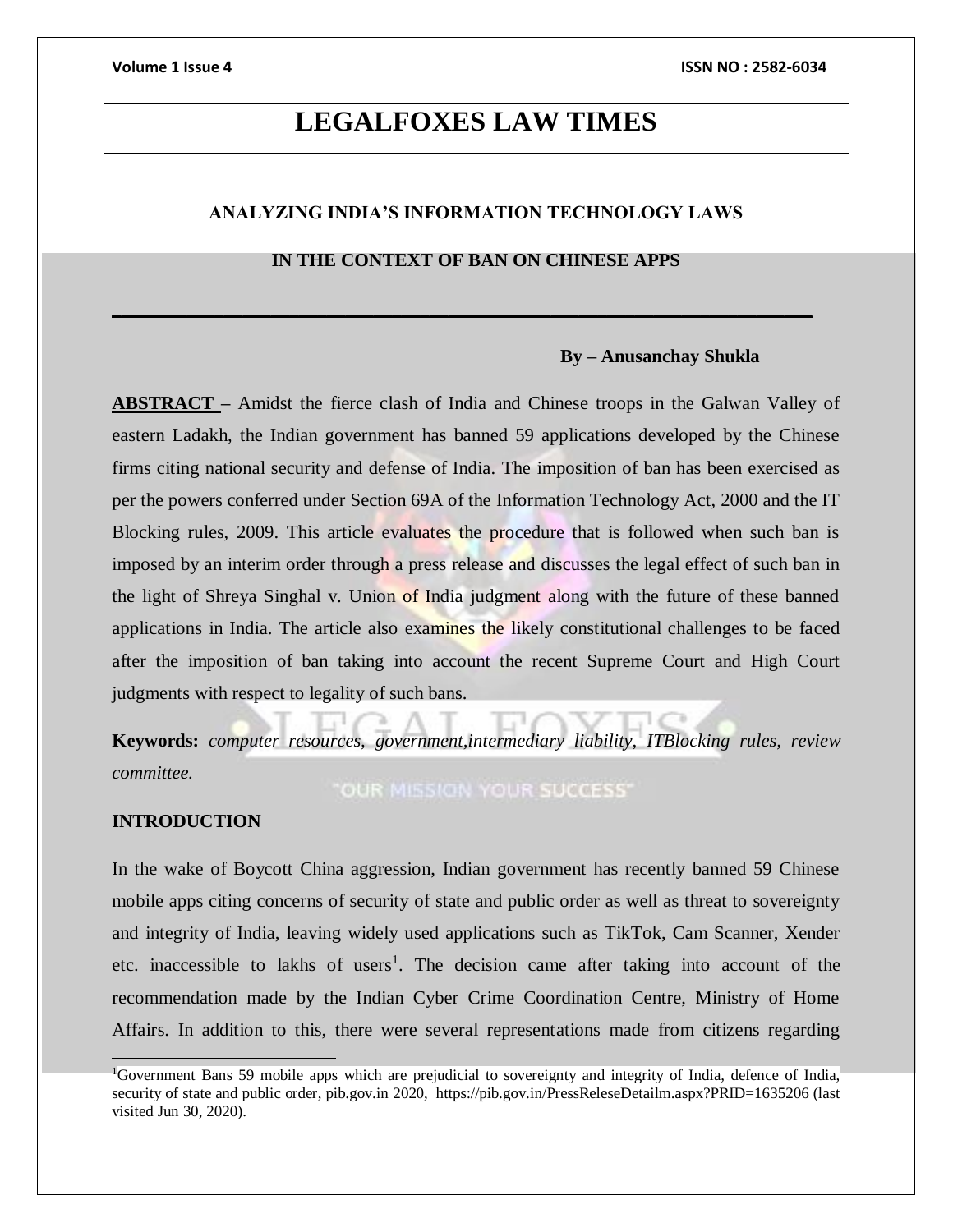security of data and breach of privacy before the Computer Emergency Response Team (CERT- $IN)^2$ .

Thus leaving the matter in the hands of the Ministry of Electronics & Information Technology (MeIty) blocking the access to these apps under the Section 69A of the Information Technology Act, 2000 as well as the rules provided under Information Technology (Procedure and Safeguards for Blocking of Access of Information by Public) Rules, 2009 citing that the banned applications pose a threat to sovereignty and integrity of India, based on credible inputs received to them.. In pursuant to such ban, the Department of Telecommunication (DoT) issued a direction to all the telecom service providers to immediately block access to all these apps and submit their compliance report upon the same.

As a result of this, TikTok management, a social media influencing application having millions of Indian user base in India, decided not to initiate any legal proceedings and to comply with the government order for blocking of its app. In order to allow representation in a fair manner, the government of India invited TikTok and other banned Chinese apps to meet the concerned government stakeholders for an opportunity to interact and provide with clarifications if required. Nonetheless, India is not the only country imposing such restrictive measures by the imposition of ban and there are several instances of other countries which have banned some of these infamous Chinese apps such as TikTok citing similar security concerns.<sup>3</sup>

### **POWERS UNDER SECTION 69A OF INFORMATION TECHNOLOGY ACT, 2000**

Section  $69A$  of the Act<sup>4</sup> was introduced in the Amendment made under the Information Technology Act 2009, giving powers to Central government to issue directions for blocking of any information through any computer resources for public access in the interest of sovereignty and integrity of India, security of the state, defense of India, public order, friendly relations with

<sup>2</sup>Intel agencies red-flag use of 53 mobile apps with links to China, hindustantimes.com (2020), [https://www.hindustantimes.com/india-news/intel-agencies-red-flag-use-of-52-mobile-apps-with-links-to](https://www.hindustantimes.com/india-news/intel-agencies-red-flag-use-of-52-mobile-apps-with-links-to-chinacompletelist/storyB50Slf39aSnVOrCcS92l1N.html#:~:text=Indian%20intelligence%20agencies%20have%20asked,the%20development%20told%20Hindustan%20Times.)[chinacompletelist/storyB50Slf39aSnVOrCcS92l1N.html#:~:text=Indian%20intelligence%20agencies%20have%20a](https://www.hindustantimes.com/india-news/intel-agencies-red-flag-use-of-52-mobile-apps-with-links-to-chinacompletelist/storyB50Slf39aSnVOrCcS92l1N.html#:~:text=Indian%20intelligence%20agencies%20have%20asked,the%20development%20told%20Hindustan%20Times.) [sked,the%20development%20told%20Hindustan%20Times.](https://www.hindustantimes.com/india-news/intel-agencies-red-flag-use-of-52-mobile-apps-with-links-to-chinacompletelist/storyB50Slf39aSnVOrCcS92l1N.html#:~:text=Indian%20intelligence%20agencies%20have%20asked,the%20development%20told%20Hindustan%20Times.) (last visited Jul 02, 2020).

<sup>3</sup>U.S. Army bans TikTok on military devices, signalling growing concern about app's Chinese roots, washingtonpost.com (2020), https://www.washingtonpost.com/technology/2019/12/31/us-army-bans-tiktokmilitary-devices-signaling-growing-concern-about-apps-chinese-roots/ (last visited Jul 5, 2020). <sup>4</sup>Inserted vide [Information Technology \(Amendment\) Act, 2008](http://elibrary.symlaw.ac.in:2060/ba/acttoc.aspx?actid=2788) (Act No. 10 of 2009) w.e.f. 27.10.2009.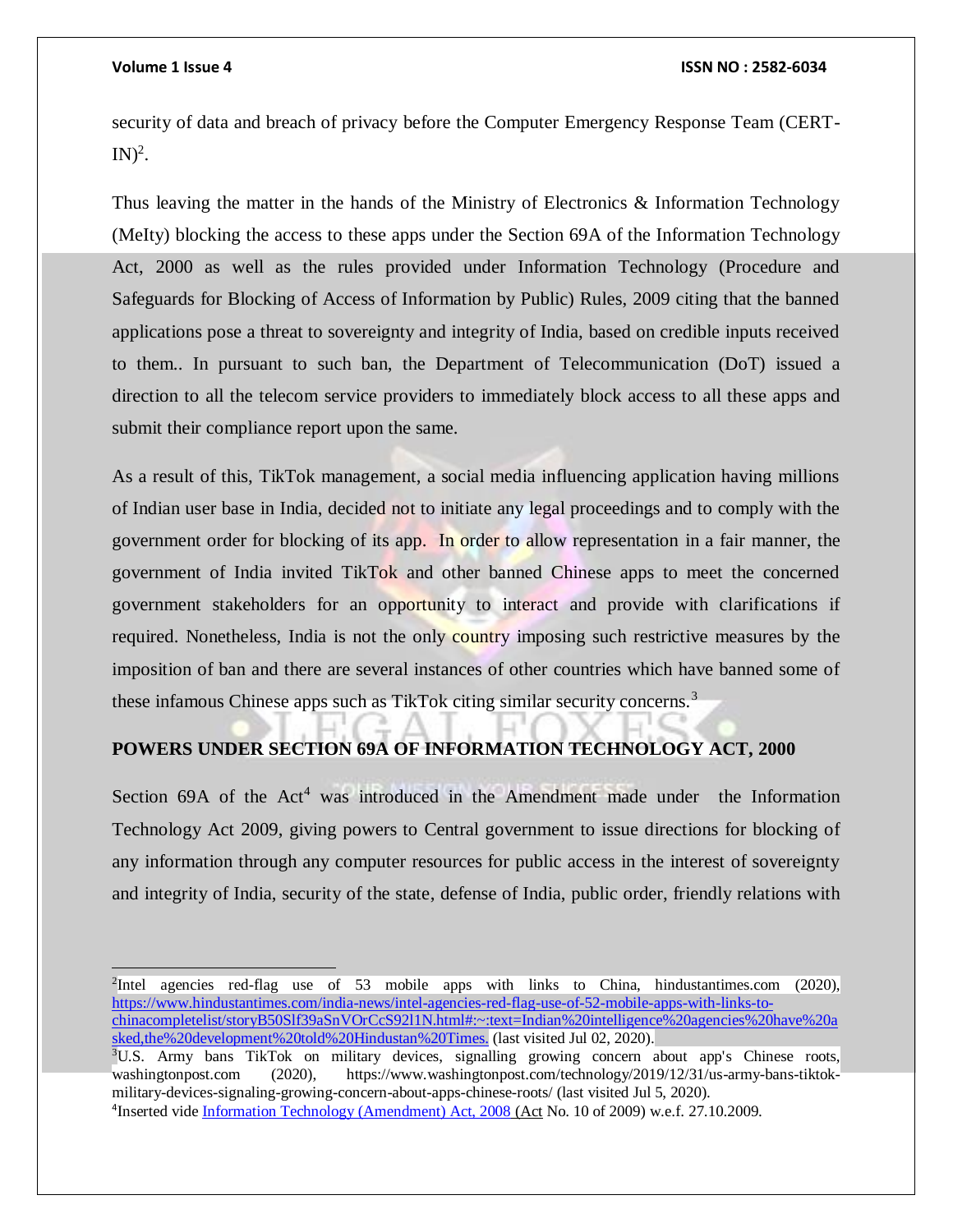$\overline{a}$ 

#### **Volume 1 Issue 4 ISSN NO : 2582-6034**

foreign states or for preventing incitement to the commission of any cognizable offence similar to the power of restrictions imposed under the fundamental rights.

Therefore, upon the banning of such information, the government may direct any of its agency or such intermediary to block such information for the access by public or any information which is generated, transmitted, received, stored or hosted in any computer resource operating in India. The power to block the information for public access, defined underSection  $2(1)(k)$  of the Information Technology Act can be well exercised for blocking the websites as well as applications.In case, any intermediary who fails to comply with such directions may invite punishment up to seven years or fine, depending upon the nature and gravity of offence committed.

However, it may be noted that in the present case, there were no specific rule mentioned as per the Blocking rule criteria while taking such action. As per the Blocking rules, there may be two circumstances under which the authorities may pass an order. First, when there is a complaint received to the designated officer under Rule  $6<sup>5</sup>$ , followed by a detailed examination upon such complaint under Rule 8<sup>6</sup>. Second, there may be an "interim ban" order passed by the appropriate authorities without giving the opportunity of being heard to such intermediary or data originator in case of emergency situations as per Rule  $9<sup>7</sup>$ , while the investigation may continue.

In the present order, the directions were issued as per Rule 9, having a non-obstacle clause. Under this rule, post-decision hearing may take place after passing the order by way of interim order where there may arise a case of emergency situation, and no pre-decisional hearing takes place by giving any opportunity of being heard to the intermediary or the originator of such information.

Moreover, under the provisions of Section 69A(1) of the Information Technology Act, where the Central government or any of its authorized officer is satisfied that it is necessary on its behalf or expedient to block any access to information, in such case restrictions may be imposed similar to

<sup>5</sup>Forwarding of Request by Organization, Rule 6 of Information Technology (Procedure and Safeguards for Blocking for Access of Information by Public) Rules, 2009.

<sup>6</sup>Examination ofRequest, Rule 8 of Information Technology (Procedure and Safeguards for Blocking for Access of Information by Public) Rules, 2009.

<sup>7</sup>Blocking of Information in case of Emergency, Rule 9 of Information Technology (Procedure and Safeguards For Blocking for Access of Information by Public) Rules, 2009.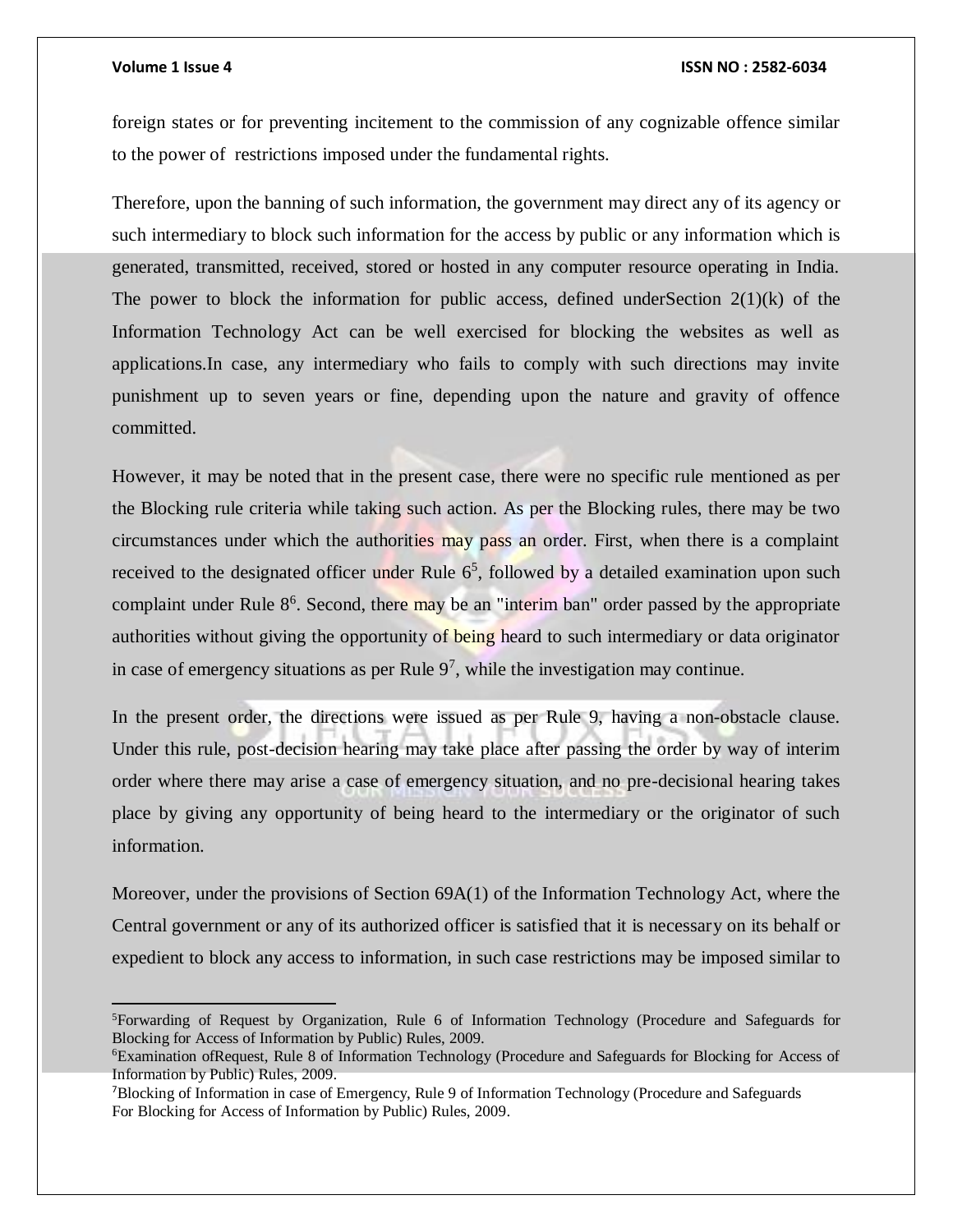$\overline{a}$ 

#### **Volume 1 Issue 4 ISSN NO : 2582-6034**

the restrictions mentioned under Article 19(2) of the Constitution of India such as in the interest of sovereignty and integrity of India,security of state, defense of India, public order, friendly relations with foreign states or for preventing incitement to the commission of any cognizable offence, and the government may block such information for access by public whether such information is generated, received, stored, transmitted, or hosted by any computer source operated in India.

Although, International Human Rights Standards has cautioned against the power of exercising online censorship which is arbitrary in nature, in its Rapporteur for Freedom of Opinion and Expression<sup>8</sup>, the United Nations has stressed on the need of determining what kind of contexts can be blocked and what can be the appropriate judicial procedure against it, so that there are checks and balances and such decisions must be independent of political, commercial or any other kinds of influences. The landmark report of UN Special Rapporteur for Freedom of Opinion and Expression<sup>9</sup>in 2011, has recognized that blocking or filtering of internet is a threat to human rights, and without any opportunity of being heard it makes difficult to assess whether such access of information possess a legitimate threat. The IT Blocking Rules, 2009 were challenged in the landmark judgment of  $\text{Shreya}$  Singhal<sup>10</sup> on the same basis, however, even after the UN Special Rapporteur landmark report from 2011, there has be no significance on the Supreme Court judgment and the issue was left untouched in this case, as will be discussed below.

## **Similar Powers under Temporary Telecom Services Rules, 2017**

There have been numerous instances of internet shutdowns on the account of maintaining public emergency and interest of public safety. In 2019alone India had the maximum number of

rights to freedom of opinion and expression," A/71/150 ( 06th Sept, 2016), [https://www.un.org/ga/search/view\\_doc.asp?symbol=A/71/373](https://www.un.org/ga/search/view_doc.asp?symbol=A/71/373) (last visited 15th, Jul 2020).

<sup>8</sup>United Nations General Assembly (UNGA) Seventy-first Session, "Item 69(b) of the provisional agenda, Promotion and protection of Human Rights: Human rights questions, including alternative approaches for improving the effective enjoyment of human rights and fundamental freedoms, Promotion and protection of the

<sup>9</sup>United Nations General Assembly (UNGA), Human Rights Council, Seventeenth Session, "Agenda Item 3, Promotion and protection of all human rights, civil, political, economical, social and cultural rights, including the right to development, Report of the Special Rapporteur on the promotion and protection of the right to freedom of opinion and expression, Frank La Rue,"  $\triangle/HRC/17/27$  (16th May, 2011), opinion and expression, Frank La Rue," A/HRC/17/27 (16th May, 2011), [https://www2.ohchr.org/english/bodies/hrcouncil/docs/17session/A.HRC.17.27\\_en.pdf](https://www2.ohchr.org/english/bodies/hrcouncil/docs/17session/A.HRC.17.27_en.pdf) (last visited 16th July, 2020). 10Shreya Singhal v. Union of India, AIR 2015 SC 1523.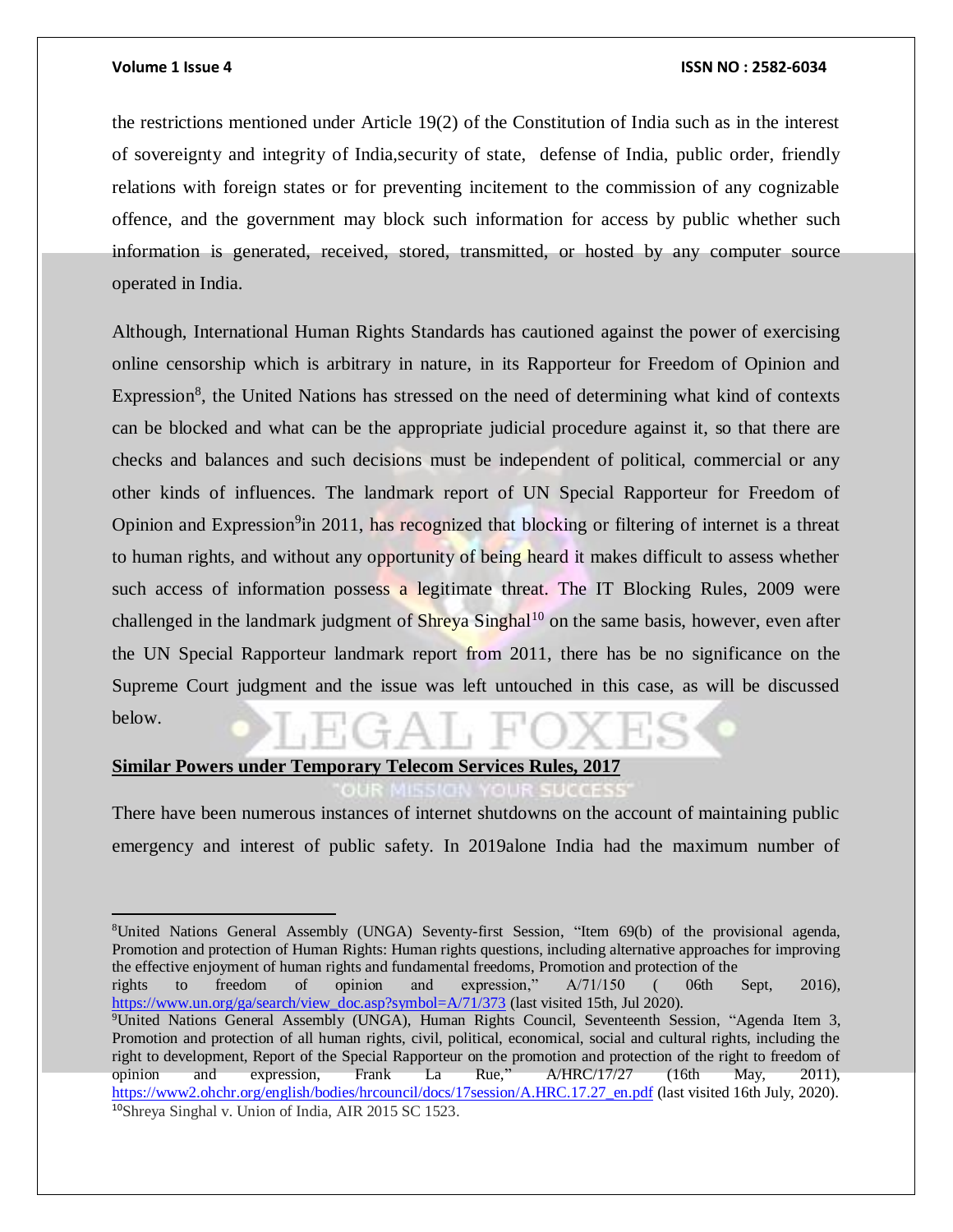#### **Volume 1 Issue 4 ISSN NO : 2582-6034**

Internet shutdowns all over the world<sup>11</sup>. As per the Telecom Services (Public Emergency or Public Services) Rules, 2017, an order can be issued for the suspension of telecom services by the Central or State governments by the Secretary to the government, or Secretary to the State, respectively. However, the copy of every such suspension order has to be reviewed by the Review Committee set-up by government. However, such suspension has to be periodically reviewed within seven working days as per Rule 2(5) of the suspension rules.

Recently, Supreme Court of India has ruled out<sup>12</sup> that all such suspension orders have to be passed for temporary durations only, and has to adhere to the principle of proportionality i.e. it should not be extended beyond the necessary duration and such executive order passed under the suspension rules will be subject to be scrutinized by the powers of courts under the judicial review.

## **ANALYSING THE LANDMARK JUDGMENT: SHREYA SINGHAL V UNION OF INDIA<sup>13</sup>**

In this judgment, Section 69A along with Section 66A of the Information Technology Act was challenged before the Hon'ble Supreme Court of India, comprising the bench of Justice J. Chelameswar& Justice R.F. Nariman, where the Apex court had struck down Section 66A of the act on the grounds that such provision is in violation of Fundamental Rights guaranteed under Article 19(1) (g) and not saved under Article 19(2) and upheld the validity of Section 69A.

The main grounds under which Section 69A was challenged were that there is no provision for pre-decisional hearing under the IT (Procedure and Safeguards for Blocking of Access of Information by Public) Rules, 2009 for the Originator of such information defined under Section 2(za) of the Act, leaving a chilling effect upon such intermediaries. Given that the Originator includes the person who sends, generate,stores or transmits or any electronic message, the provision would do more harm than good in the matter of fundamental rights in the absence of procedural safeguards provided given under Section 95 and Section 96 of the Code of Criminal Procedure (CrPC).

 $11$ C.K. Hickey, India Is the World's Leader in Internet Shutdowns, Foreign Policy (2019), https://foreignpolicy.com/2019/08/05/india-is-the-worlds-leader-in-internet-shutdowns/ (last visited Jul 12, 2020). <sup>12</sup>AnuradhaBhasin v. Union of India and Ors., AIR 2019, WP(C) No. 1031 of 2019. 13*Supra* [10]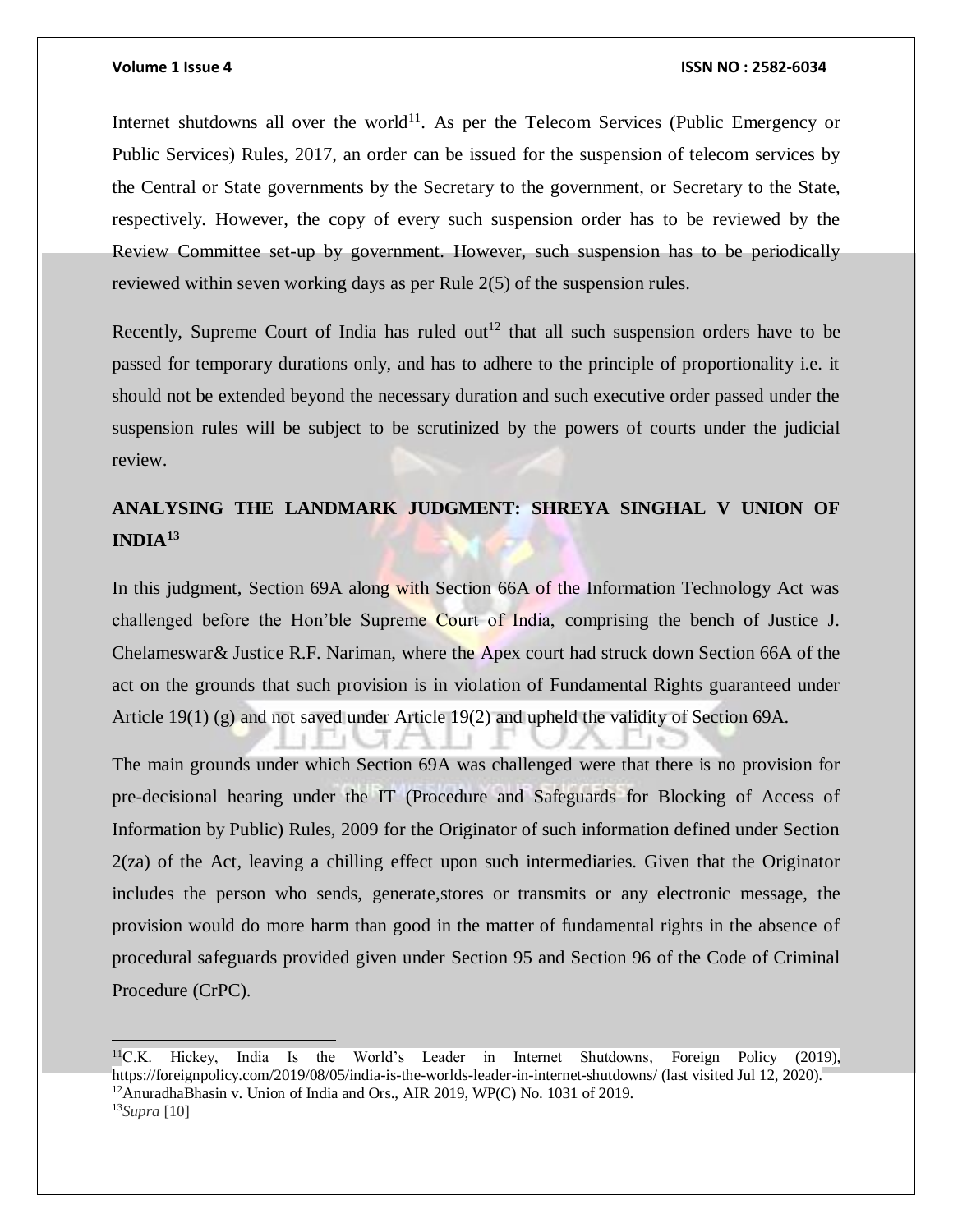The Apex court observed that the provisions Section 69A is a narrowly drawn provision and it carries appropriate safeguards along with it even in the absence of any specific provisions mentioned under the rules. The court ruled that the government may only block such information for the public in certain circumstances; where there is absolute necessity as per the fundamental rights inveighed under Article 19(2) of the Constitution which imposes reasonable restrictions upon the freedom of speech. In addition to this, if there is any breach caused to the legal rights of the person, the gates of the Courts are always open to them in the form of writ petition which can be filed before the concerned High Courts under Article 226 of the Constitution.

### **Conclusion of the Case:**

The Court made its remark by stating that the IT (Procedure and Safeguards for Blocking of Access of Information by Public) Rules, 2009 further provide with an opportunity of hearing before a committee is set up under the Act. After such hearing, the committee may look into the directory order of blocking such information, whether it is necessary to continue such block of information, and may come up with its decision as per the rules. This rule is not only applicable to intermediaries such as TikTok and other social media applications but also applies to the originator of such information.

Moreover, as per the Rule 16 under the Interception, Monitoring and Decryption of Information Rules,  $2009<sup>14</sup>$ , the rule of blocking has to be executed with secrecy affirming the confidentiality of blocking order, while such order is pronounced. The same rules were brought up before the Supreme Court in this case on the basis of lack of transparency and without any notice given to the intermediary or possessor of such data by way of putting up such notice on the website of the government website proclaiming such blocking order.

<sup>&</sup>lt;sup>14</sup>Information Technology (Procedure and Safeguard for Interception, Monitoring and Decryption of Information) Rules, 2009 Published in the Gazette of India, Extra./ Part 2 Section 3(i), Published via Notification G.S.R. 782(E) (27th Oct, 2009).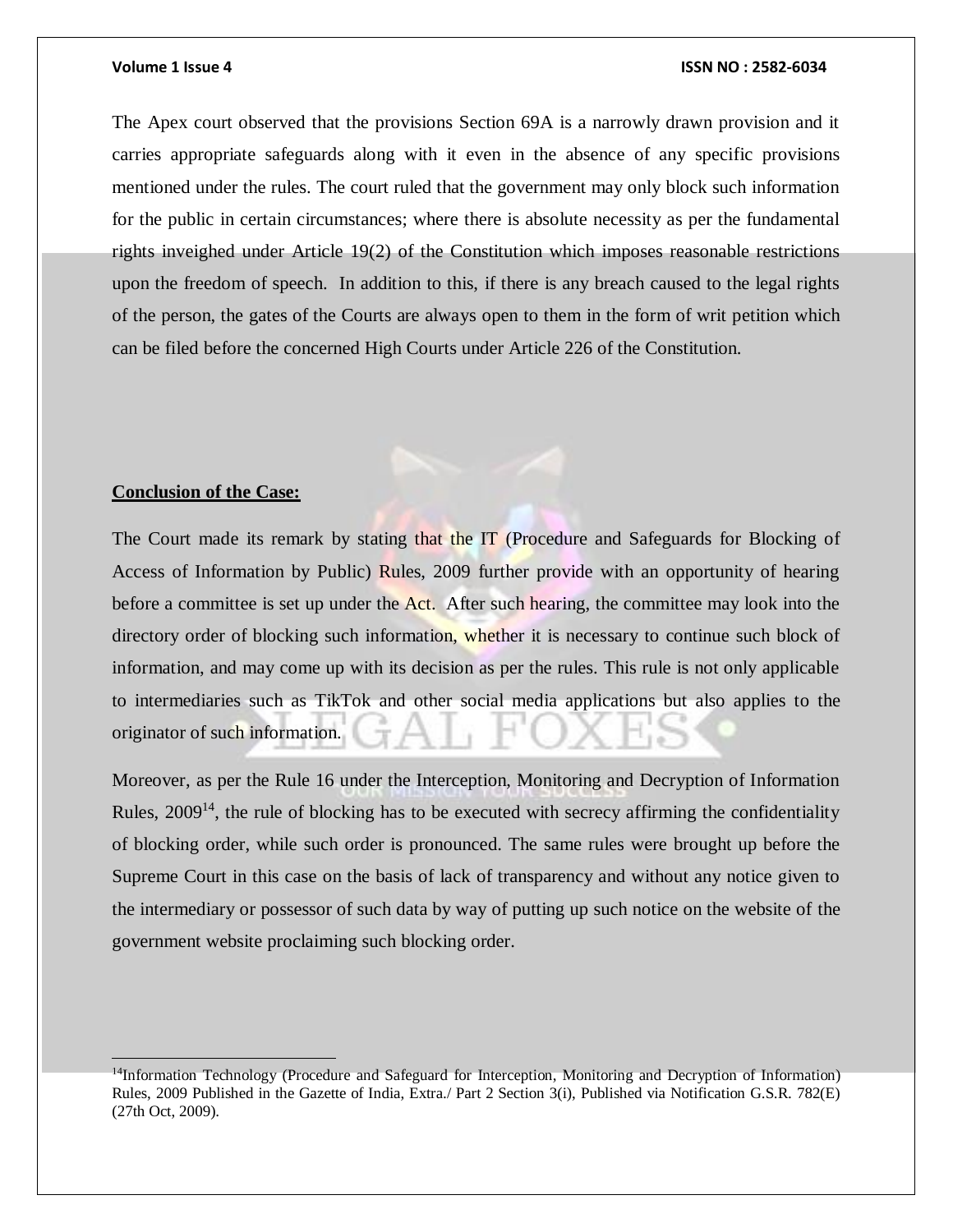However, the court abstained from pronouncing any directions upon the same leaving the issue untouched.Nonetheless, the unavailability of procedural safeguards under Section 95 and 96 of CrPC cannot be a ground for the Section to be invalid as the IT rules govern the same.

### **LEGAL EFFECT OF INTERIM ORDER ON BLOCKING THE APPLICATIONS**

First of all, the question which may come into the mind is that whether there can be an interim ban imposed on the basis of "Press Release" without any opportunity of being heard and whether such order amounts to discriminatory practice violating Article 19 of the Constitution of India? Considering that such press release is passed within the ambit of the Procedure and Safeguards for Blocking of Access of Information by Public Rules, 2009, would still be contrary to the previous considerations in the orders of Apex Court, where it hasobserved that the restrictive measures by way of executive actions shall not affect the fundamental rights in such a nature that it may have grave consequences upon the person. Therefore, such executive action will have to pass the test of proportionality.<sup>15</sup>

On the other hand, the next question which may arise is that whether such Press Release can be defined as a "law" as per Article 13(3) of the Constitution, which generally includes ordinance, order, rules, regulations, notifications etc, and whether such order qualifies as a legislative action, being authoritative in nature. It is indubitable, that a Press Release does not qualify as a law, and it is more of a communication used for the means to notify the people about any legislative or execution action which takes place, by way of a public circulation. The main ingredient which the Press Release must carry is that it has to be backed by law in the form of executive order; only then such Press Release shall have the effect of being enforced.

Based on the Shreya Singhal judgment<sup>16</sup>, it is clear that Section 69A holds validity under the eyes of law and the government has complete authority to ban any source of information for public if it satisfies the conditions discussed in the above paras of this article. However, in the present case, no opportunity of hearing was given to the social media platforms leaving a chilling effect due to the effect of the interim order. Before coming to any conclusions, it has to be kept

<sup>&</sup>lt;sup>15</sup>Foundation for Media Professionals v. Union Territory of Jammu and Kashmir &Anr., WP(C) Diary No. 10817 of 2020 (Supreme Court, 11/05/2020) ; AnuradhaBhasin v. Union of India and Ors., AIR 2019, WP(C) No. 1031 of 2019.

<sup>16</sup>*Supra* [10].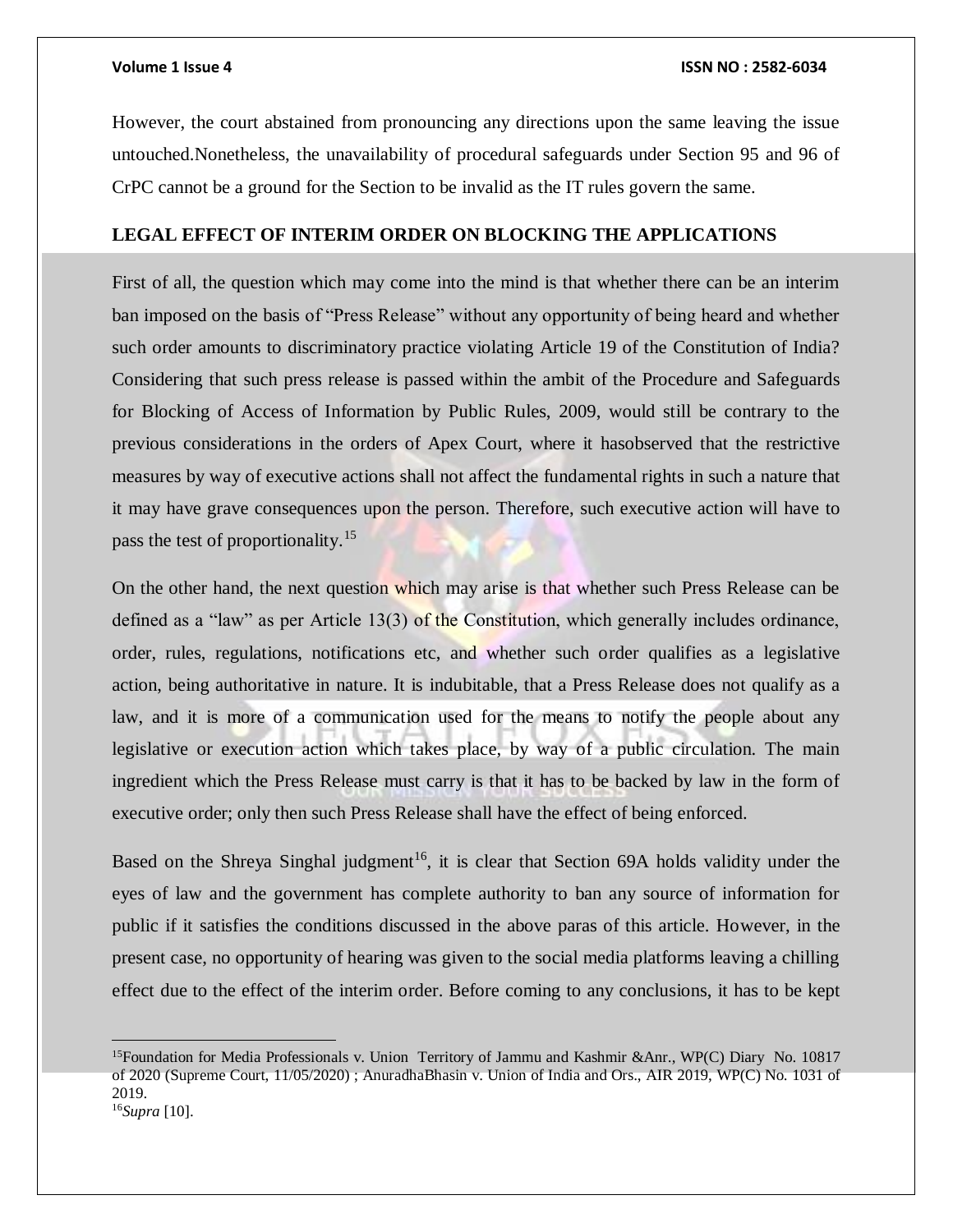in mind that the same IT (Procedure and Safeguards for Blocking of Access of Information by Public) Rules, 2009 empower the government to block any information even without giving opportunity of being heard by placing an interim order as per Rule 9 of the Blocking rules in case of emergency.

As per the Emergency rule, the nature of such emergency has to be so urgent that no delay can be acceptable and in case of such necessity, it is expedient and justifiable to block access to such information through the computer source being operated in India. The Designated Officer concerned, shall submit a specific recommendations in writings to the Secretary of Department of Information Technology in order to bring this effect into consideration and upon the satisfaction of Secretary, Department of Information Technology may issue such directions as he may consider appropriate without even providing any opportunity of being heard to that intermediary or originator of such information.

A similar example can be taken, where Uttrakhand  $HC$  issued an order<sup>17</sup> on Banning of Porn Websites, where the power of Central government were discussed per Rule 9 of the Procedure and Safeguards for Blocking for Access of Information by Public Rules, 2009 in case of emergency situations. The Rule 10 of the very same rules explains that in case of an order is received from a competent court having jurisdiction in India for the restricting of any information by way of blocking where such information is generated, stored, received, transmitted or hosted in a computer resource which is being operating in India, the Designated Officer shall immediately upon receiving the Court order may initiate action against such intermediary or data originator after submitting the Court Order to the Secretary,Department of Information Technology. This rule was applied with the abovementioned case by directing further suspension of internet service licences in case of non – compliance.<sup>18</sup>

So far as the opportunity of being heard is concerned, the concept of passing of interim decision can be seen in the Supreme Court case<sup>19</sup>, where the authorities had passed an order banning the import of beef giving effect to putting a hold on licence of thousands of beef traders. In this case,

 $\overline{a}$ 

<sup>&</sup>lt;sup>17</sup>In the matter of Incidence of Gang Rape in a Boarding School, situated at Bhauwala, District Dehradun v. State of Uttarakhand and others, Writ Petition(Public Interest Litigation) No. 158 of 2018 (Uttrakhand High Court, 27/09/2018).

<sup>18</sup>**Anoop M.K. v. Union of India, AIR 2014, W.P. (Crl.) No. 196 of 2014.**

<sup>19</sup>Liberty Oil Mills & Others v. Union of India, AIR 1984 SCR (3) 676.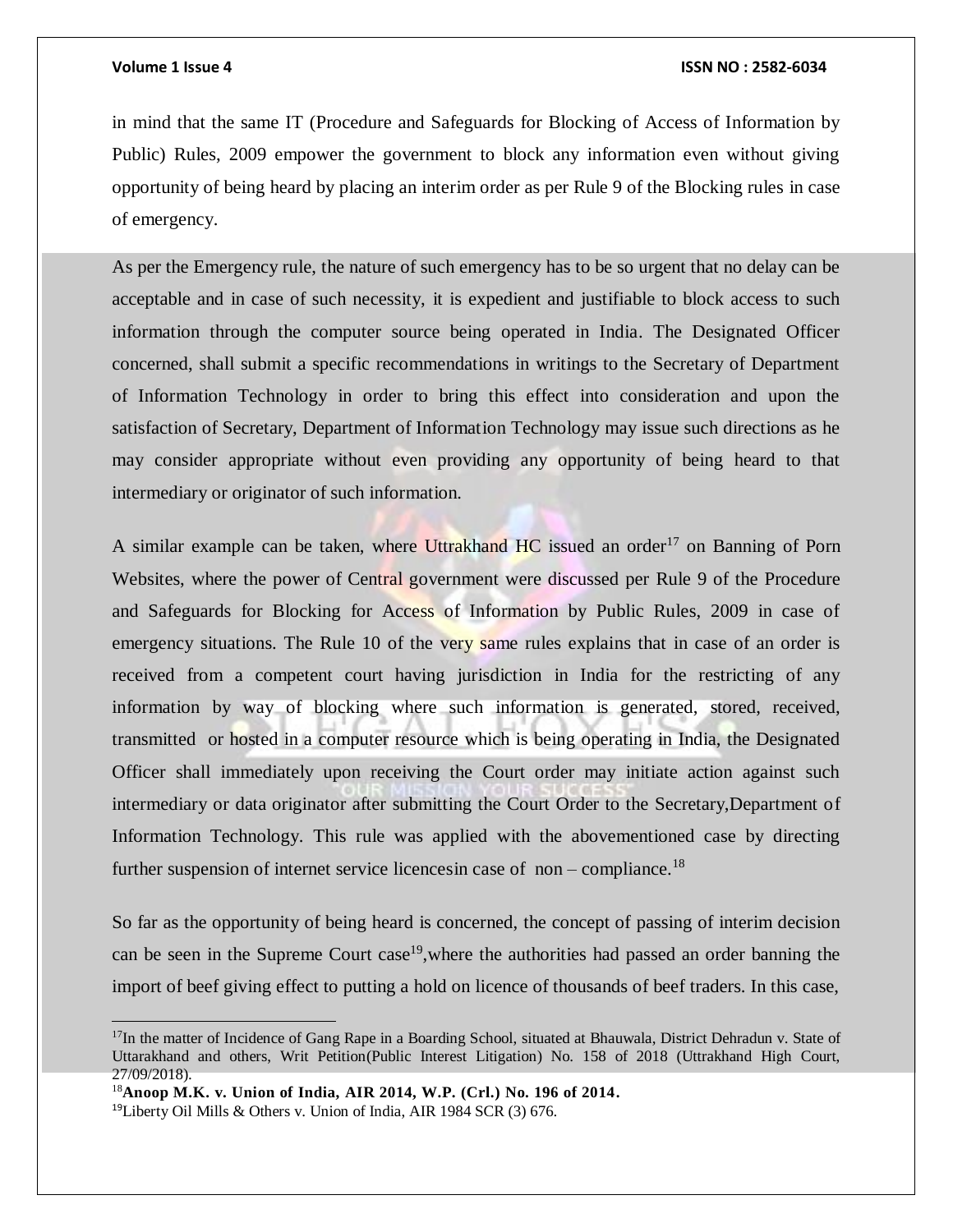#### **Volume 1 Issue 4 ISSN NO : 2582-6034**

no pre-decisional opportunity of being heard was given and the order was held to be valid on the basis of necessity and to prevent further mischief of any kind.

In case of interim order is passed under the IT Blocking rules, upon passing of such order the Designated Officer is obligated to bring the request before the committee established under the Act for consideration and recommendation on the ban imposed. This procedure has to be done within 48 hours of passing the interim order. After the committee is formed, it may make recommendations and the Secretary, Department of Information, shall pass its final order after considering the Committee report and upon his satisfaction, the interim order may be revoked and the intermediary or the originator of such information may be allowed to remove the restriction imposed on block of such information for public access.

### **CONSTITUTIONAL ASPECT OF THE BAN WITH RESEPCET TO SECTION 69A**

It has been previously arguedbefore the Apex court, that the provisions stated under Section 69A of the act will not only infringe the author's right to speech and expression but also affect the right to information of user under the provisions of Constitution under Article  $19(1)(a)$ , when such access is restricted. There is also a violation of natural justice on the basis of blocking the website or application of the intermediary on the mere satisfaction of the concerned officer without giving any notice period or heed to the person concerned, who is possessing or regulating such content. To this, the Supreme Court has held that theprocedure established under the IT Blocking rules has to be adhered with respect to theIntermediaries Guidelines Rules,  $2011^{20}$  so thatthere is no violation of the intermediary rights under Article 19(1) (g) of the Constitution of India.<sup>21</sup>

Since, the ban on the Chinese applications amounts to suppressing of form of Freedom of Expression, without considering how such ban will affect the concerned persons as it is a platform which provides for freedom of expression and allows for the dissemination of any information is protected under the ambit of Article 19(1) (a) of the Constitution of India, therefore, a constitutional challenge to this ban is very likely in the current scenario. The

 $^{20}$ Information Technology (Intermediaries Guidelines) Rules, 2011 (Ministry of Communications and Information Technology, Department of Information Technology, Notification F. No. 11(3)/2011-CLFE, (11<sup>th</sup> April, 2011). <sup>21</sup>**Internet and Mobile Association of India (IAMAI)&Anr. v. Union of India &Anr., AIR 2014 W.P.(C) No. 758 of 2014.**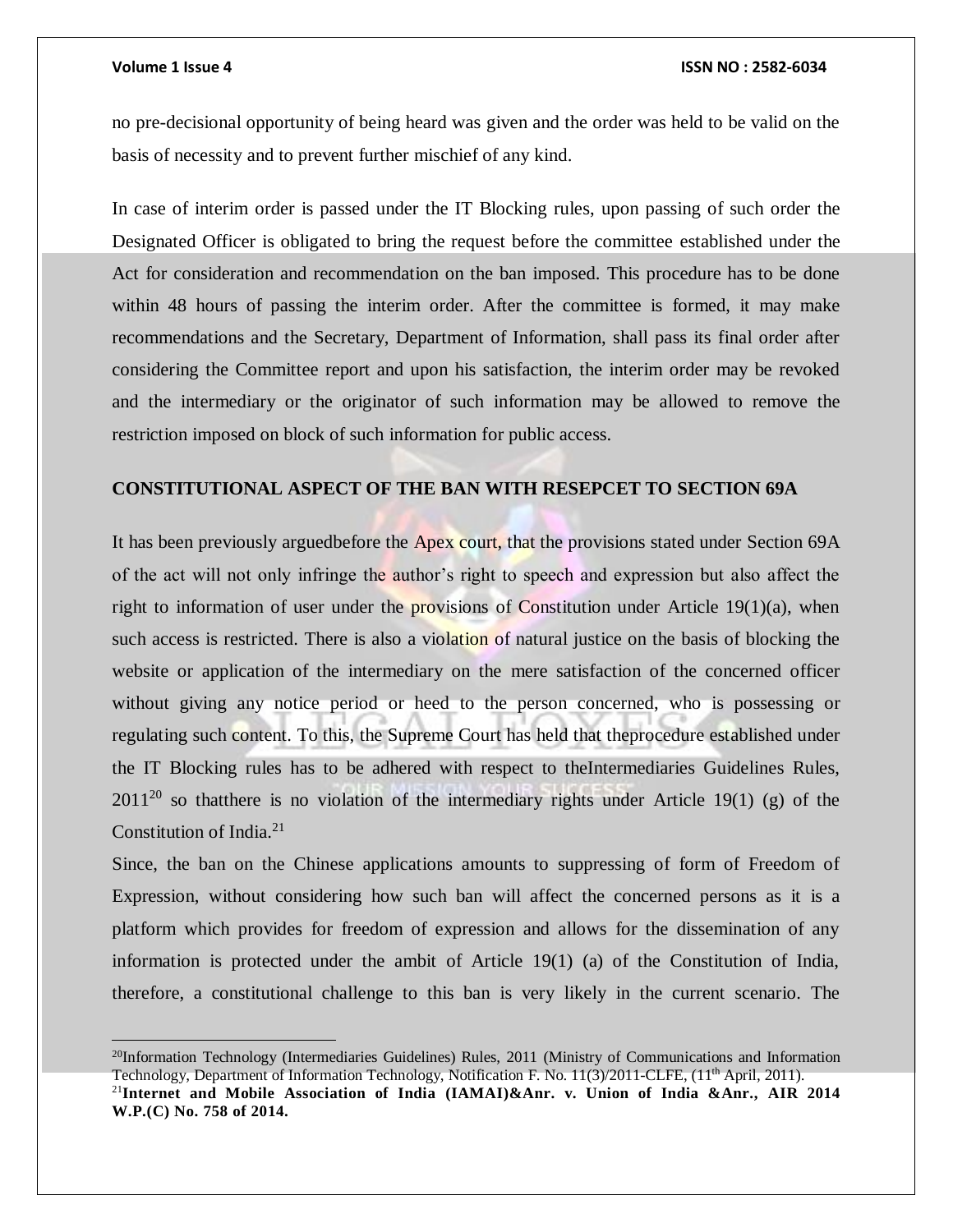#### **Volume 1 Issue 4 ISSN NO : 2582-6034**

Supreme Court has given the approach to these rights in the form of interconnected freedoms that complement each other. Therefore, by having a ban on the applications under Rule 9 of IT Blocking rule through the use of "geoblock" giving power to the government to restricting such access to information without providing an opportunity of being heard may also invite a violation of fundamental right to access the internet.

In 2019, Kerala HC has recognized that interfering with a person's access to the internet will be a clear violation of his fundamental right to privacy<sup>22</sup>. In subsequent to this, the Hon'ble Supreme Court has also held that an indefinite suspension of the internet would amount to an abuse of power by the authorities<sup>23</sup>. Therefore, it can be fairly argued that right to freedom of speech and expression must be inclusive i.e. accessible to everyone and not just to those accessing the applications, in simple terms it should also include those people who wish to express themselves through the medium of such applications. Unfortunately this topic is not much debated due to the low level of digital literacy in India<sup>24</sup>

On the other hand, Chinese tech giants are already raising concerns of discriminatory treatment towards their applications, and such decision made being arbitrary, discriminatory and in violation to Article 14 of the Constitution of India. However, gates of the Courts are always open to such challenges. Recently, Calcutta High Court has also held that a foreign entity can also file a writ petition under Article 226 before the Indian courts.<sup>25</sup>

### **FUTURE OF THE BANNED APPLICATIONS IN INDIA OUR SUCCESS**

It is clear that the ban imposed by Indian authorities is not a hostile practice, and has been exercised previously as well. Last year, the Gujarat Police had issued a notification<sup>26</sup> by imposing a ban on the famous gaming application PUB-G along with MOMO Challenge by imposing penalties under the provisions of Section 188 of Indian Penal Code, penalizing

 $^{22}$ FaheemaShirin R.K. v. State of Kerala, AIR 2019, W.P.(C). No. 19716 of 2019 (L).

<sup>&</sup>lt;sup>23</sup>AnuradhaBhasin v. Union of India and Ors., Air 2019, WP(C) No. 1031 of 2019.<br><sup>24</sup>Oliver Rowntree,, The Mobile Gender Gap  $24$ Oliver Rowntree,, The Mobile Gender Gap Report 2020 (2020), https://www.gsma.com/mobilefordevelopment/wp-content/uploads/2020/05/GSMA-The-Mobile-Gender-Gap Report-2020.pdf (last visited Jul 1, 2020).

<sup>&</sup>lt;sup>25</sup>Hongkong and Shanghai Banking Corporation(HSBC) v.. Union of India, AIR 2011 (WP No. 338 of 2003)  $^{26}$ Rajkot City Police ban popular online game in interest of students, Ahmedabad Mirror, India times (2019), [https://ahmedabadmirror.indiatimes.com/ahmedabad/others/rajkotcitypolicebanpubgtillapril3](https://ahmedabadmirror.indiatimes.com/ahmedabad/others/rajkotcitypolicebanpubgtillapril)0/articleshow/6835579 8.cms (last visited Jul 10, 2020).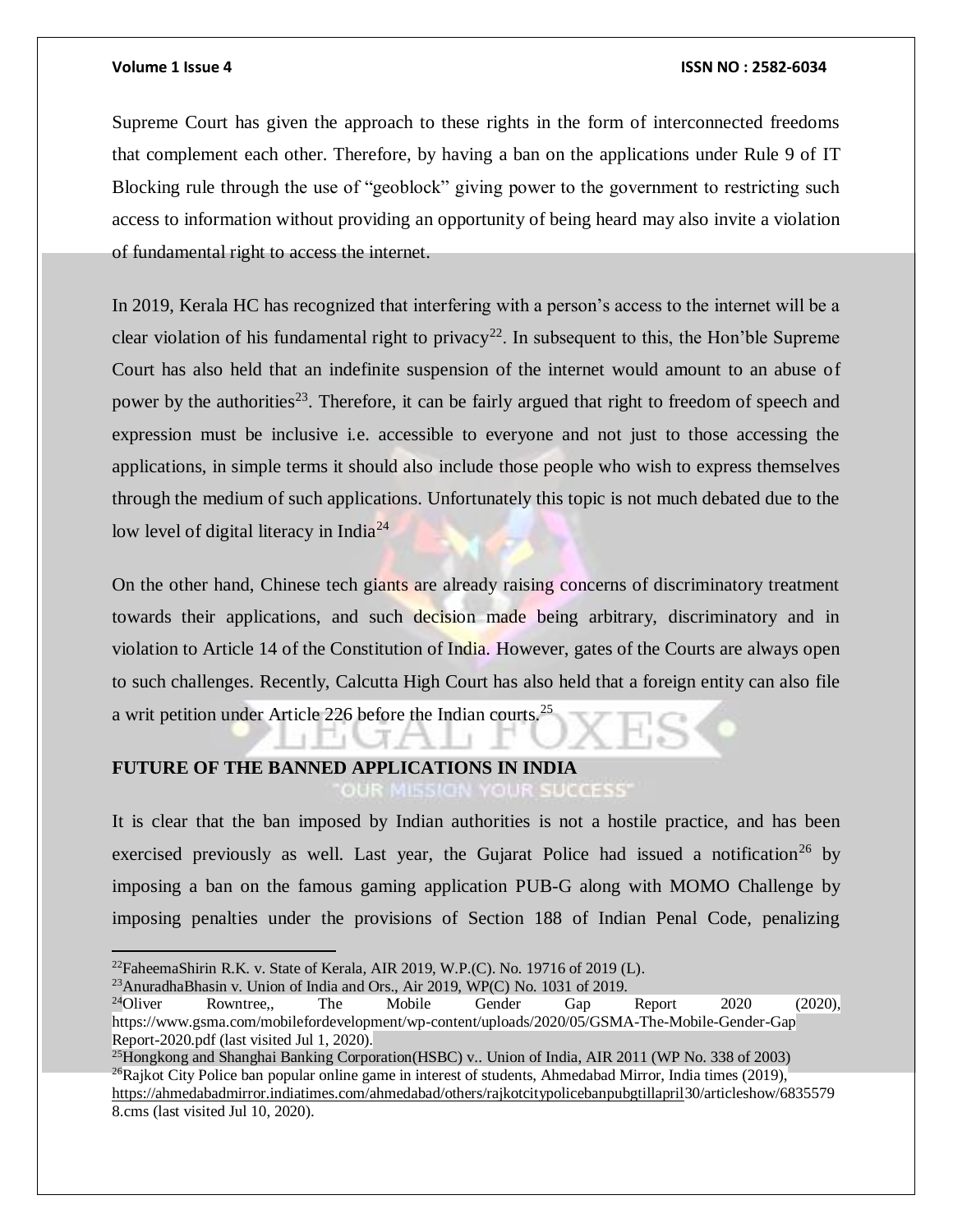$\overline{a}$ 

#### **Volume 1 Issue 4 ISSN NO : 2582-6034**

disobedience to order duly promulgated by a public servant. The notification went on stating that such ban was necessary to control the violent behaviour among youth and especially children causing adverse effect to their academic as well as social well being. It is also true that petitioners have approached for imposing a ban of such applications before High Courts previously in the form of Public interest litigation.<sup>27</sup>

A similar example can be taken, where Delhi High Court issued a notice<sup>28</sup> to the central government, on the basis of a ban imposed in Sept 2018, by the Department of Telecommunications blocking a website called "Dowry Calculator" on the recommendations of Ministry of Women and Child Development. Such website was blocked without informing the petitioner further claimed that the action taken by Ministry of Information Technology and Electronics was arbitrary and unconstitutional and it violated the public's right to know under Article 19(1) (a) of the Constitution of India as well as on the basis of natural justice.

Recently, the Bombay HC passed an ex-parte interim order<sup>29</sup> by directing the state government to block a video clip which was uploaded by AIMIM Leader Abu Faizal on social media. Therefore, such powers to block access to any information if not only used cautiously but also used judiciously, cannot be considered as violates fundamental rights.

In the present case, the applications which are banned will be governed under the procedure established under Rule 7 of the IT (Procedure and Safeguards for Blocking of Access of Information by Public) Rules, 2009 while considering the blocking request. However, there is a loophole under the provisions, that is there is no "time limit" for consideration by the committee or making any recommendation within the prescribed time limit in case of any emergency powers are invoked, thus leaving the fate of banned applications upon the ultimate discretion of the government. The statutory procedure which is followed in case of a ban is stated hereunder -

 $\triangleright$  First of all, it is the duty of the Designated Officer to make reasonable efforts to recognize the intermediary or the originator who holds such information including the

<sup>&</sup>lt;sup>27</sup>Master AhadTanveerNizam v. State of Maharashtra &Ors. Public Interest Litigation Lodging No. 14 of 2019 (Bombay High Court, 13/11/2019).

<sup>&</sup>lt;sup>28</sup>Tanul Thakur v. Union of India &Ors, CM Appl. No. 53166-68/2019 (Delhi High Court, 10/12/2019). <sup>29</sup>Imran Khan v. State of Maharashtra &Ors. Criminal Writ Petition No. ASDB-LD-VC-7/20 (Bombay High Court, 22/05/2020).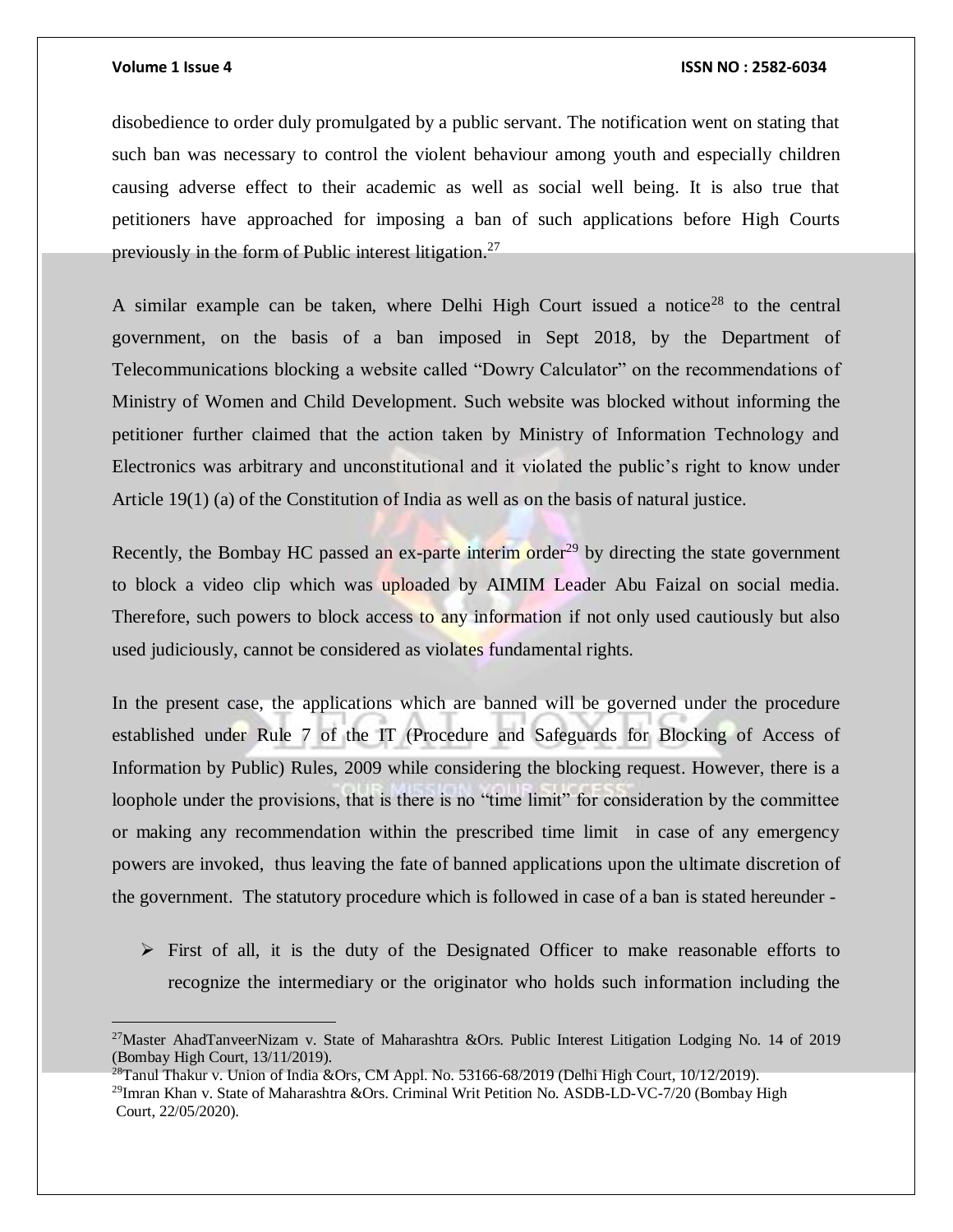person who sends, generate, stores or transmits any electronic message through a computer resource being operated in India. Upon the recognition of such intermediary, the officer shall issue a notice by way of any mode of communication preferably online, carrying his Electronic- Signature to such intermediary or originator to appear and submit its reply within 48 hours of receiving such notice. This rule applies to both Indian as well as foreign intermediaries or originators provided that such access of information is being operated or regulated in computer resources located in India.

- $\triangleright$  In case, the authorities are unable to recognize such intermediary due to non-appearance of such establishment or entity, in such case the committee shall give a specific recommendation in writing in compliance to the request received before it from the Nodal Officer, and may come up with its recommendations based on the information available with the committee. If any request is not approved by the Secretary, Department of Information Technology, the same shall be informed to the intermediary at the earliest so that it may unblock the access to such information.
- $\triangleright$  The main task of the committee is to assess whether the request received before it covers the scope provided under Section 69A of the Information Technology Act. Based on the approval of the Secretary, Department of Information Technology, the designated officer shall give appropriate directions to the government agency or such concerned intermediary to restrict or block the access of such information, whether it is generated, received, stored, transmitted or hosted for the intend of public access on its platform.

#### "OUR MISSION YOUR SUCCESS" **CONCLUSION**

The popular attention which is being given to this interim banis because of the jingoism which is being discussed in order to protect the "Cyber Sovereignty" of India amidst the border tensions, and such action is a reply in the form of Digital Strike to China. However, it the more realistic view may be the recently passed legislation by China, requiring companies having their origin in China to share user data to be collected from all across the world if the government or intelligence agencies seek such data for any purposes.

In the end, it can be briefly said that the banning of 59 Chinese applications by way of interim order, will allow the intermediaries to establish its case by way of opportunity to present their